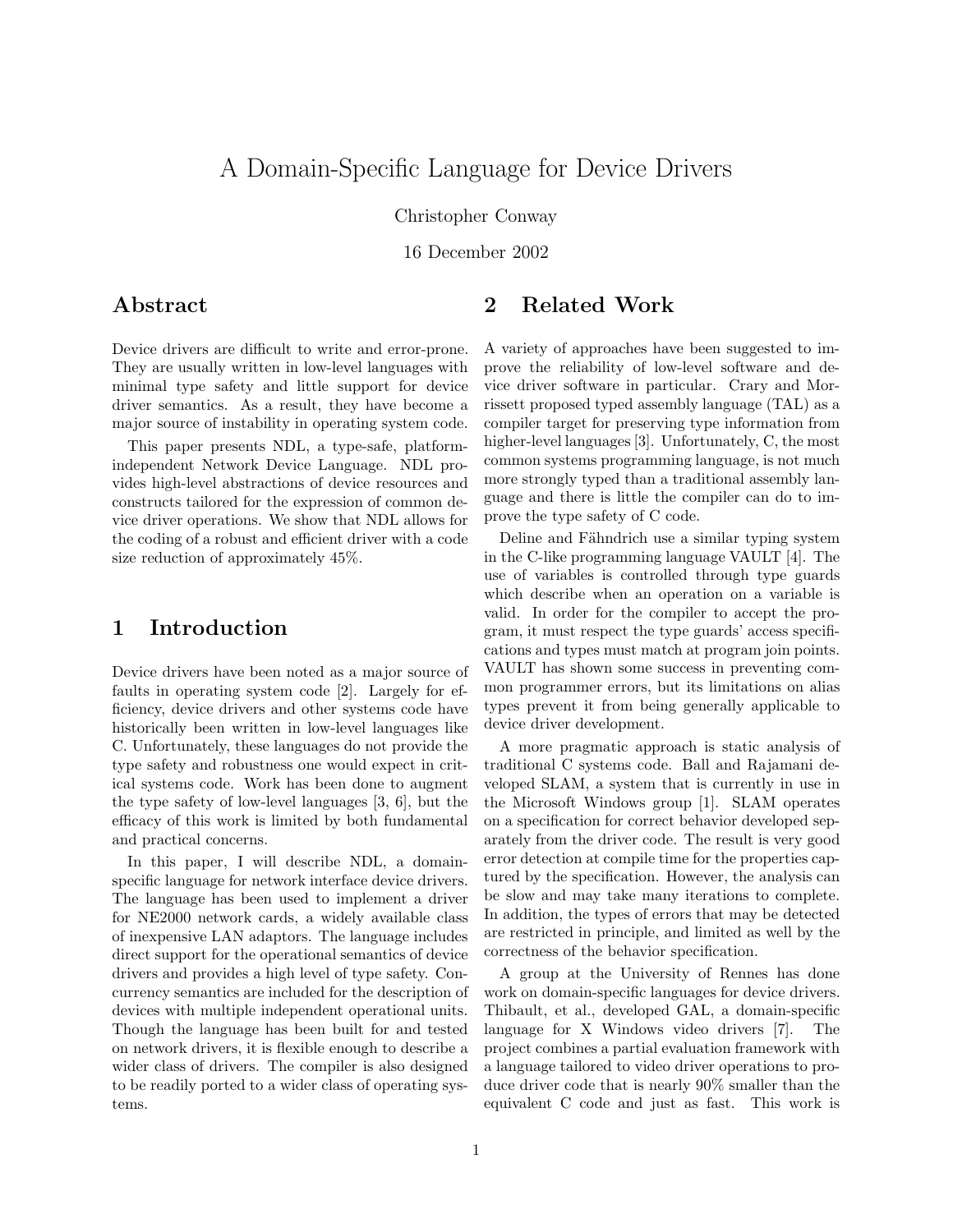promising, but the methodology may not be applicable to device drivers as a whole.

Mérillon, et al., also of the University of Rennes, designed a more general solution for device driver development: the Devil interface definition language [5]. A Devil specification describes entities exposed for interaction with a hardware device (e.g., I/O ports, memory-mapped registers). The specification is compiled into a C module for manipulating the device, allowing the driver programmer to write to a clean API and avoid writing low-level code. This approach prevents certain common low-level programming errors, but it does not fully specify the protocol for using the device, and it does not provide the type safety of a higher-level solution.

## 3 NDL

The Network Device Language (NDL) is a domainspecific language for network device drivers. Its interface definition syntax is based on the Devil IDL [5], but it provides significant additional facilities for device manipulation and behavioral specification. The hardware interface is described using *ports, reqisters* and device variables. The behavior of the device is defined using member variables, device operations, device functions, platform functions and a protocol specification. Complex driver semantics are supported with language constructs for *device inheritance*, synchronization and interrupt handling. We will demonstrate the features of NDL using the example of a driver for the National Semiconductor NE2000 Ethernet controller and the 8390 chipset on which it is based.

#### 3.1 Ports

Ports abstract the details of device access (e.g., the base address of the device, whether it is accessed using I/O or memory operations) and provide a window for communicating with a device. Consider the port declarations for the 8390 chipset:

```
port registers = 0..0x0f ;
port dataport = 0x10..0x17, littleendian ;
port reset = 0x18..0x1f ;
```
Port ranges indicate offsets from the base address of the device. dataport is declared littleendian, meaning that any multi-byte read from or write to that port should use little-endian byte ordering. The compiler can use this information to automatically translate from or to the CPU byte ordering scheme as needed.

#### 3.2 Registers

Registers define the basic hardware-level granularity of device access. They are defined by their offset within a port window and may have separate ports for reading and writing. A bitmask may be associated with a register to specify bit constraints. A '.' in a bitmask denotes a bit that is relevant and '\*' denotes a bit that can be ignored. '0' or '1' denote a bit that can be ignored when read but has a fixed value when written. The command register on the 8390 is defined as:

register CommandReg = registers(0), read mask '......\*\*' : bit[8];

CommandReg is an 8-bit register at the beginning of the registers port. Only bits 2 through 7 are considered relevant when the register is read.

## 3.3 Device Variables

Device registers often contain several semantically distinct values. To provide independent access to these values, a device specification may contain device variables. Device variable values may be taken from individual bits of a single register, an entire register, or multiple registers concatenated together. Device variables are strongly typed. Consider a variable defined on the command register of the 8390:

variable registerPage = CommandReg[7..6] : int{0..2};

registerPage takes its value from the high-order two bits of CommandReg. It is of type int with a range of values from 0 to 2.

### 3.4 Member Variables

Member variables are used for storing driver state. They are not associated with a register or port; they are statically allocated or created on the stack at runtime, just as variables in C or C++. They may be integers, booleans, structures or arrays.

#### 3.5 Device Operations

NDL's data types and operators simplify the expression of common device driver operations. Device variables on a single register can be grouped into structures to efficiently write their values without the use of bit operations. Additionally, device variables that are spread over multiple registers can be read and written with just one assignment statement.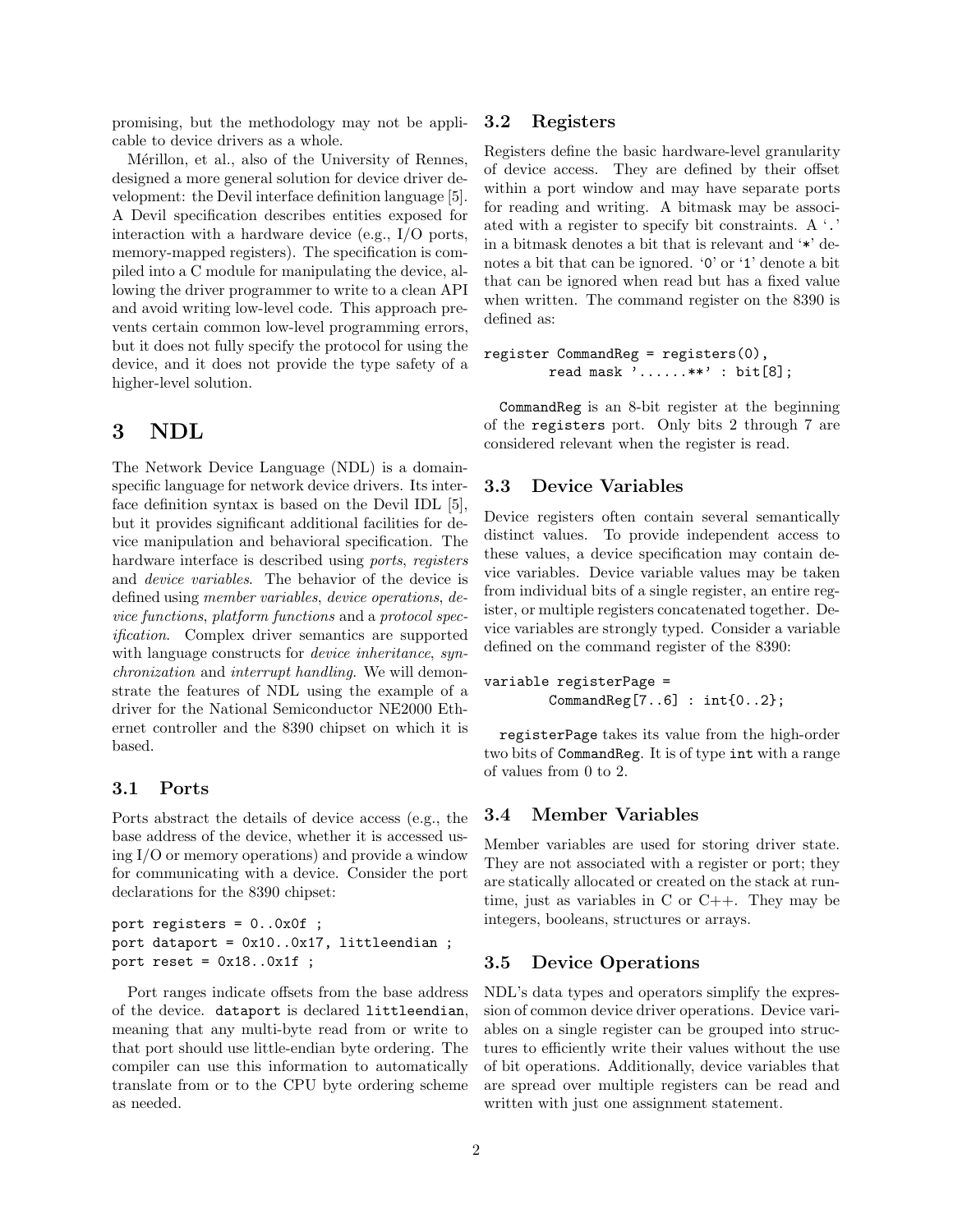Take, for example, a typical sequence of register writes in C:

```
outb(E8390_NODMA+E8390_PAGE0+E8390_START,
        nic_base+ NE_CMD);
outb(count & 0xff, nic_base + EN0_RCNTLO);
outb(count >> 8, nic_base + EN0_RCNTHI);
```
Bit flags are combined and the integer count is shifted and masked to force its value into a disjoint register format. The write operations are a series of low-level I/O calls, using predefined indexes on the device's base address. The equivalent NDL code would use simple assignment and structure syntax:

```
command = { nicState=START,
            remoteDmaState=DISABLED } ;
remoteDmaByteCount = count ;
```
Another frequent device operation is copying data to or from buffers and ports. There are common idioms for a buffer-to-buffer copy in C and C++, but they are complicated by the need to support compatible devices with different data bus widths in the same driver. NDL provides an extraction operator that handles these differences automatically:

```
var buffer: byte[count] ;
buffer << dataport ;
```
In this example, the buffer will be completely filled from the dataport using the appropriate I/O operations.

## 3.6 Device Functions

Device functions expose an interface for interacting with the device. They combine low-level device operations to provide access to high-level actions like device initialization or data transmission. Device functions may take parameters and return a value of any valid type.

#### 3.7 Platform functions

Certain functions necessary for the proper operation of the device may be platform-dependent. For example, Ethernet cards usually have a packet buffer which is filled from an operating system queue of outgoing packets. When the packet buffer is full, the card must issue a signal to stop pulling packets off the queue until there is room in the buffer. The nature of this signal will vary between operating systems.

A platform-specific function is declared using the keyword platform. Platform functions will be defined or mapped to existing system functions in a platform-specific library included with the compiler.

```
protocol {
  NetworkDevice :
      init ( start DevFunc* stop )*
      ;
  DevFunc :
      set_multicast_list
      | start_transmit
      | timeout
      | hard_header
      | rebuild_header
      | set_mac_address
      | interrupt
      ;
}
```
Figure 1: Protocol specification for an Ethernet adaptor.

### 3.8 Protocol Specification

In order to avoid entering an unknown state, every driver has a protocol for accessing device resources. Dependencies between device functions can be defined using a protocol declaration. Protocol declarations begin with the protocol keyword, followed by a series of yacc-like extended Backus-Naur form grammar productions. Only functions included in the protocol declaration are visible outside of the driver.

Figure 1 shows the protocol declaration for NetworkDevice, the description of a generic Ethernet adaptor interface. The function init must be called first, to initialize the device. Then start may be called to put the device in a running state, followed by any of the functions denoted by DevFunc. The DevFunc functions represent typical Ethernet interface operations like start transmit and set mac address. (The function interrupt is special and will be discussed in Section 3.12.) The DevFunc functions may called in any order and repeated any number of times, as indicated by the use of the Kleene closure operator '\*'. The protocol concludes with a call to stop. The sequence "start DevFunc\* stop" may be repeated any number of times, indicating that the device may be restarted after it has been stopped.

### 3.9 Device Inheritance

A device may belong to a class that presents a generic interface to the operating system, or it may belong to a sub-class of devices that share a usage protocol (e.g., devices based on a common chipset). NDL pro-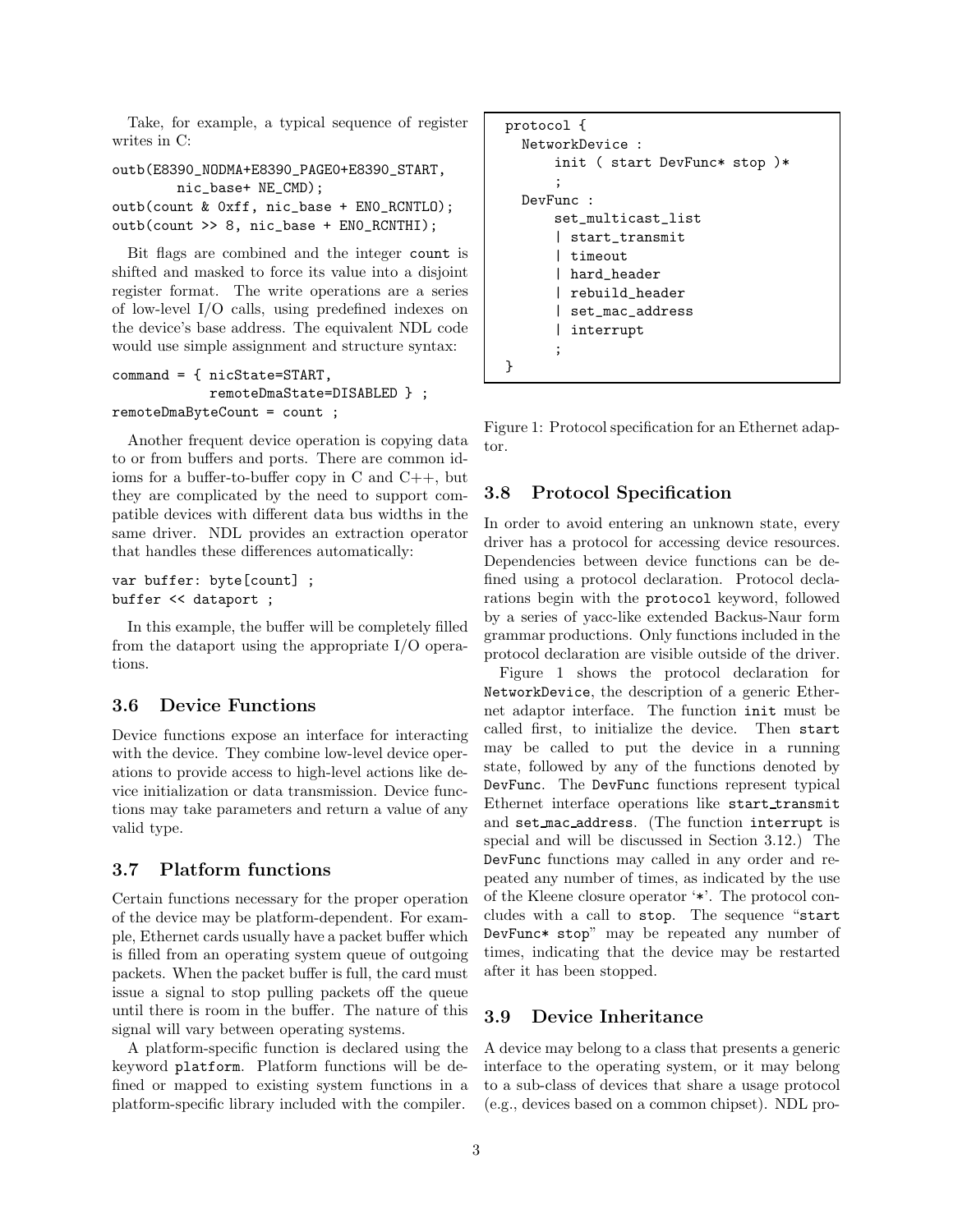```
abstract device NetworkDevice {
    abstract function init() ;
    ...
}
abstract device NS8390
extends NetworkDevice {
    abstract function hard_reset() ;
    function init() {
        ...
        hard_reset() ;
        ...
    }
    function timeout() {
    ...
}
device NE2000 extends NS8390 {
    function hard_reset() { ... }
    ...
}
```
Figure 2: A device that inherits from abstract devices.

vides an interface abstraction and a limited form of inheritance that allow device drivers to be built in a modular way, minimizing duplicate code in related devices.

An NDL specification may represent an abstract device encapsulating the behavior of a broad class of devices. A device is considered abstract when one or more of its functions is declared using the abstract keyword. An abstract function has no body and represents a device-specific function that will be defined in a specification that extends the abstract device.

A device may inherit the behavior, interface and use protocol of another device using the keyword extends. The new device has access to all of the original interface's variables and functions, and exposes the same interface to the operating system. If the original device was abstract, then the new device must define all of its abstract functions, or itself become abstract. The new device may redefine any of the inherited functions and alter the protocol specification as needed.

Figure 2 shows several device specifications with abstraction and inheritance. NetworkDevice declares several abstract functions, including init. NS8390 extends NetworkDevice, defines the function init and declares abstract functions like hard reset to

```
identification {
  REALTEK { name="RealTek RTL-8029",
            id=0x802910ec },
  HOLTEK32 { name="Holtek HT80232",
             id=0x005812c3,
             ioBits=16 },
  HOLTEK29 { name="Holtek HT80229",
             id=0x559812c3,
             ioBits=32 }
  ...
}
```
Figure 3: An identification block.

modularize board-specific behavior. Finally, NE2000 extends NS8390 and defines all of its abstract functions.

## 3.10 Device Identification

A device driver must include a method for identifying the hardware devices it can control to the underlying system. The PCI bus identifies hardware using a 32 bit unique ID. The IDs of the devices supported by the driver can be enumerated using an identification block. In addition, the block may be used to set model-specific variables to handle minor inconsistencies between compatible devices. A common example is the display name of the device, which should include the precise vendor and model number rather than the generic device class.

Figure 3 shows a portion of the identification block for the NE2000. Each supported board has a handle, a display name and a unique ID number. The handles become boolean constants that can be tested in device functions sensitive to incompatibilities. ioBits is an implicit member variable that is used by the compiler to generate correct data operations.

### 3.11 Synchronization

Device drivers often contain precisely defined actions on device memory. The code defining these actions is vulnerable to race conditions. Unpredictable errors can be avoided by protecting critical sections of code. A critical section is defined with the keyword critical followed by a block of code to be protected. Critical blocks prevent another process from entering any other critical section while the code within the block is being executed—only one critical section may be executing in the driver at one time.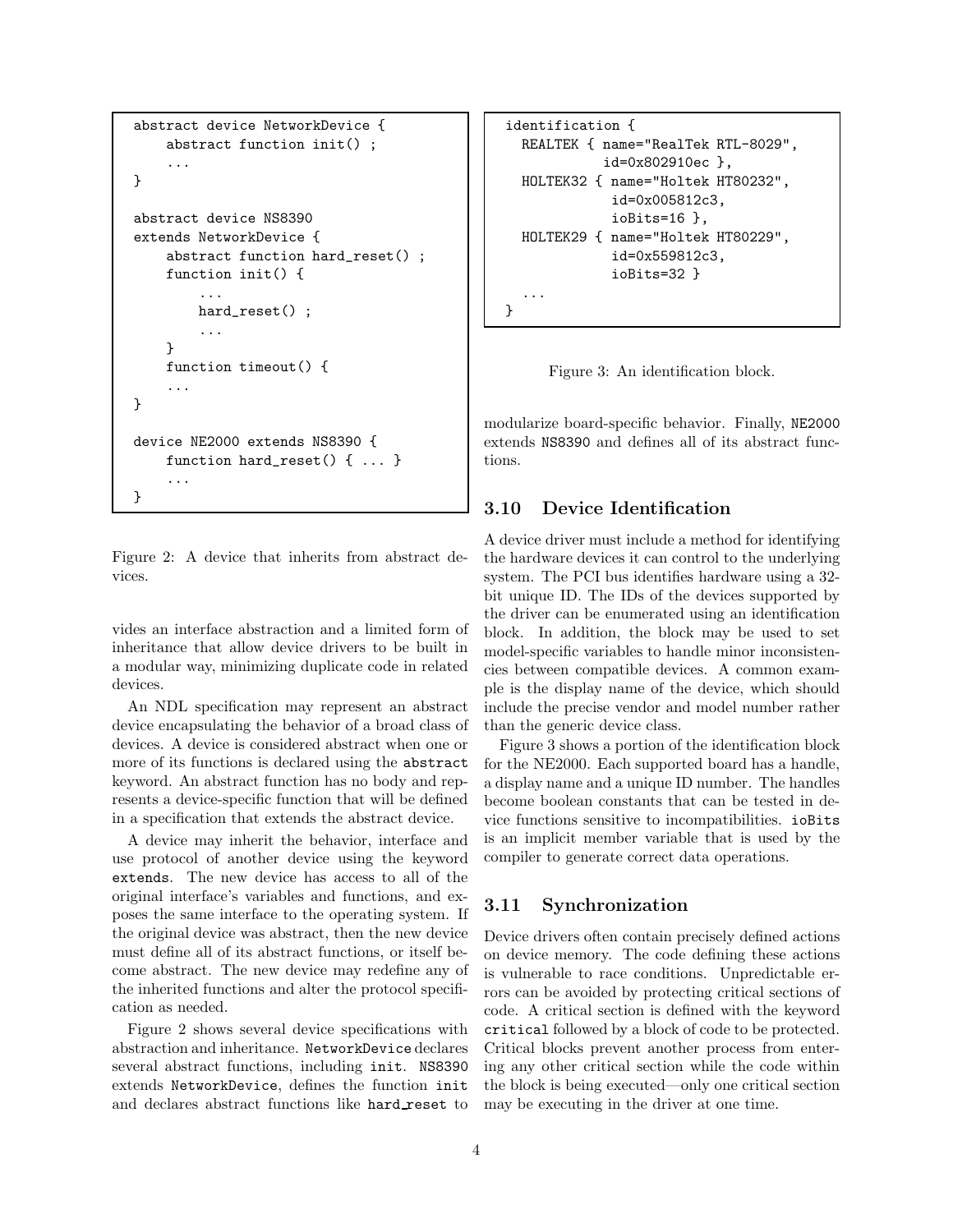```
critical function receive()
@( interruptStatus.packetRxIrq
   || interruptStatus.rxErrorIrq ) {
    ...
    interruptStatus = {
        packetRxIrq=ACKNOWLEDGED,
        rxErrorIrq=ACKNOWLEDGED
    } ;
}
```
Figure 4: An interrupt handling routine, declared critical.

By itself, critical defines a simple lock; it does not prevent the driver from being interrupted by another process. Under certain circumstances, this may lead to deadlock. To prevent an interrupt from occuring on the device's IRQ line, the declaration is followed by an optional parameter: irq. To disable all interrupts, the parameter takes the macro ALL IRQ. An entire function may be treated as a critical section by placing the declaration critical before the function definition, as in Figure 4.

### 3.12 Interrupt Handlers

A function is marked as an interrupt handling routine using the notation "@(boolean-expr)". Interrupt handling routines are invoked by a compilergenerated top-level interrupt handler associated with the device IRQ. (This function may be referred to as interrupt in the protocol specification, as in Figure 1, but it may not be explicitly invoked elsewhere in the driver.) When an interrupt occurs, each routine's boolean expression is evaluated and, if true, the associated function is executed.

Figure 4 shows an interrupt handling routine. If either the packetRxIrq or rxErrorIrq fields of the interruptStatus structure is true at the time of an interrupt, receive will be invoked and the condition will be handled. The function ends by acknowledging the interrupts, clearing the execution condition for future evaluation.

## 4 Conclusions

NDL demonstrates the benefits of a domain-specific language approach to device driver development and reliability. NDL specifications are more robust, perspicuous and concise than their C language equivalents. Figure 5 shows the number of lines of code

|        |      | NDL |
|--------|------|-----|
| 8390   | 1000 | 684 |
| NE2000 | 507  | 142 |
| Total  | 1507 | 826 |

Figure 5: A comparison of lines of code in C vs. NDL.

for the full NE2000 device driver (including the separate 8390 chipset code) written in C and NDL. In total, the NDL code is approximately 45% shorter, a significant increase in expressiveness.

The next step is to demonstrate that NDL is a practical, flexible and efficient choice for real-world driver code. We intend to develop a Linux compiler for the language and test it in comparison with existing C drivers. The compiler will incorporate static verification techniques and the language may need to be altered to accomodate more sophisticated model checking. Work also needs to be done to improve NDL's application to a more general class of drivers and ensure it is able to specify the driver interface on a wide variety of platforms.

## References

- [1] Thomas Ball and Sriram K. Rajamani. The SLAM project: Debugging system software via static analysis. In Symposium on Principles of Programming Languages, pages 1–3, Portland, Oregon, January 2002. ACM SIGPLAN-SIGACT.
- [2] Andy Chou, Junfeng Yang, Benjamin Chelf, Seth Hallem, and Dawson R. Engler. An empirical study of operating system errors. In Proceedings of the 18th ACM Symposium on Operating Systems Principles, pages 73–88, Banff, Alberta, Canada, October 2001. ACM.
- [3] Karl Crary and Greg Morrisett. Type structure for low-level programming languages. In International Colloquium on Automata, Languages, and Programming 1999, volume 1644 of Lecture Notes in Computer Science, pages 40–54, Prague, Czech Republic, July 1999. Springer Verlag.
- [4] Robert DeLine and Manuel Fähndrich. Enforcing high-level protocols in low-level software. In Proceedings of the ACM Conference on Programming Language Design and Implementation, pages 59– 69, Snowbird, Utah, June 2001. ACM SIGPLAN.
- [5] Fabrice Mérillon, Laurent Réveillère, Charles Consel, Renaud Marlet, and Gilles Muller. Devil: